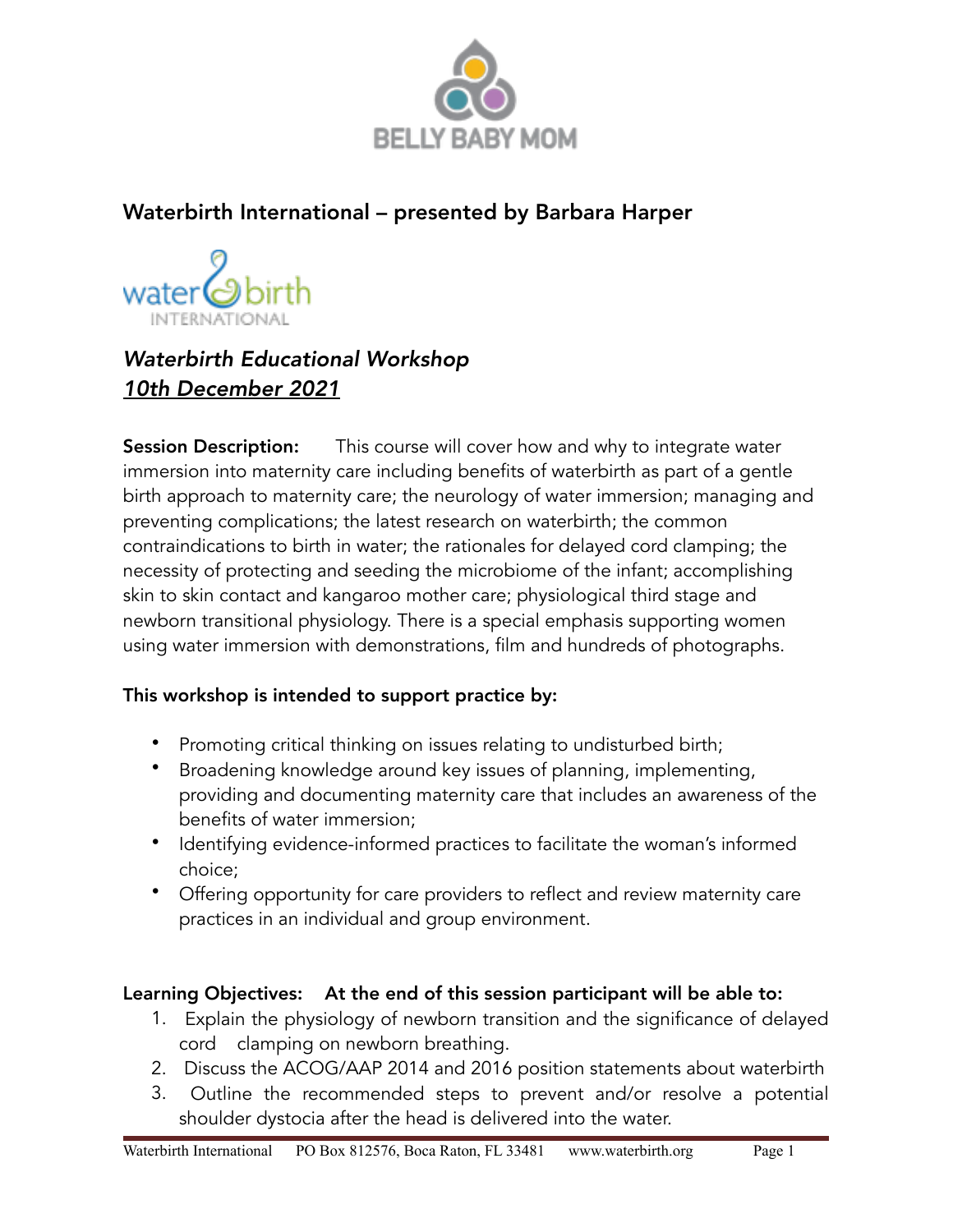- 4. List three instances where water immersion could be used as an intervention in labor.
- 5. Explain the four physiological mechanisms that prevent the baby from taking a breath in water.

## Agenda –

- 10:00am Start of workshop
- 11:30am Coffee break
- 13:30pm Lunch break
- 15:30pm Coffee break
- 5:00pm End of workshop & certificates

## Venue: Mediclinic Parkview Hospital, Seminar room, 8th Floor

- I. Introduction to Waterbirth
	- A. Benefits of water immersion
	- B. Waterbirth around the world
		- 1.) Quiet observations
		- 2.) Support primal instinctive behaviors
		- 3.) Be attentive
		- 4.) Practice masterly inactivity
		- 5.) Assist mother to 'catch' her own baby
	- C. Pediatric objections
		- 1. Current position from Committee on Fetus & Newborn
		- 2. 2014 and 2016 ACOG opinion published papers
- II. Implementing protocols
	- A. Inclusion criteria
	- B. Patient informed consent
		- 1. Parent education
		- 2. Provider comfort level
		- 3. Provider experience and education
	- C. Other considerations
		- 1. Status of membranes
		- 2. Induction of labor (IOL)
		- 3. Patient education about waterbirth
- II. What keeps the baby safe in the water?
	- A. Four physiologic breathing inhibitors
		- 1. Decrease in the Fetal Breathing Movement (FBM) rate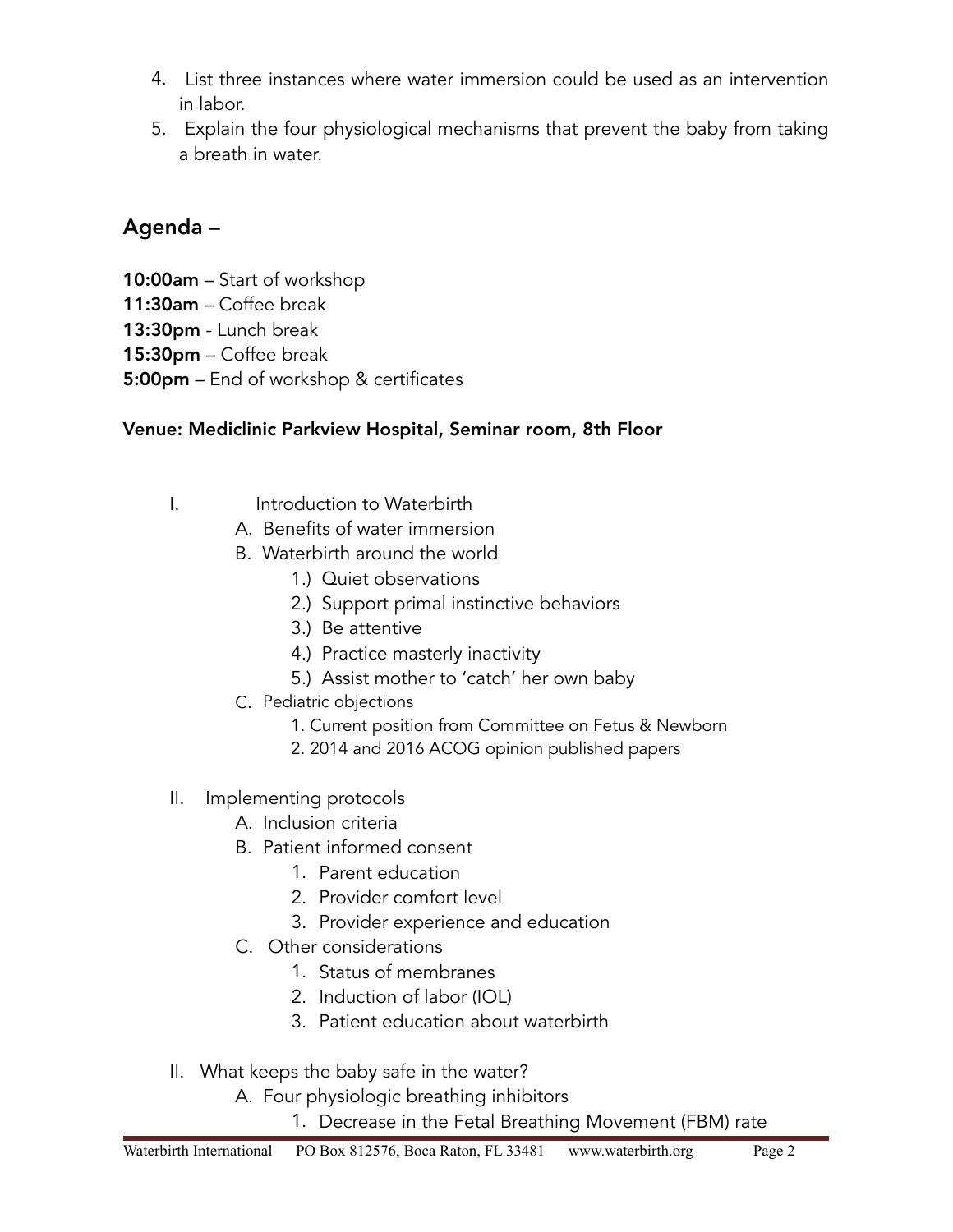- a. Normal from 10 weeks gestation
- b. 40% during active waking state of the fetus
- c. 60% no movement during sleep
- d. Movements slow down 24-48 hours prior to labor
- e. FBM stops after 4 cm dilation
- 2. High pulmonary vascular resistance
	- a. Fetal lung fluid inhibits respiration
	- b. High pulmonary resistance caused by low pulmonary arterial pressure
	- c. Lung fluids must leave aviolar spaces before oxygen exchange can take place.
	- d. Fetal pulmonary circulation receives 8% of cardiac output
		- 1) Neonatal requirement for cardiac output increases to 40-55%
		- 2) Establishment of respiration begins with adequate perfusion of the lung bed
- 3. Mild hypoxia (low levels of oxygen)
	- a. Normal newborn state
	- b. Causes apnea, bradycardia and swallowing
	- c. Swallowing is the first reflex
- 4. Mammalian dive reflex
	- a. Present in all mammals
	- b. Causes swallowing, apnea, bradycardia
	- c. Protects breastfeeding infants
- B. Initiation of newborn breathing
	- 1. Trigeminal nerve stimulation  $(5<sup>th</sup>$  cranial nerve) around nose and mouth
		- a. Gravity
		- b. Atmospheric oxygen and carbon dioxide
		- c. pH change of cerebral spinal fluid
	- 2. Closer of the shunts in the heart
	- 3. Pulmonary circulation
		- a. Recruiting of lung cells
		- b. Capillary erection
		- c. Pulmonary fluid resorption
	- 4. Lymphatic draining 72 hours
- C. Newborn transition
	- 1. Most critical period in human life
		- a. Six adaptations of the newborn
	- 2. Vigorous babies do not need stimulation, suctioning or hats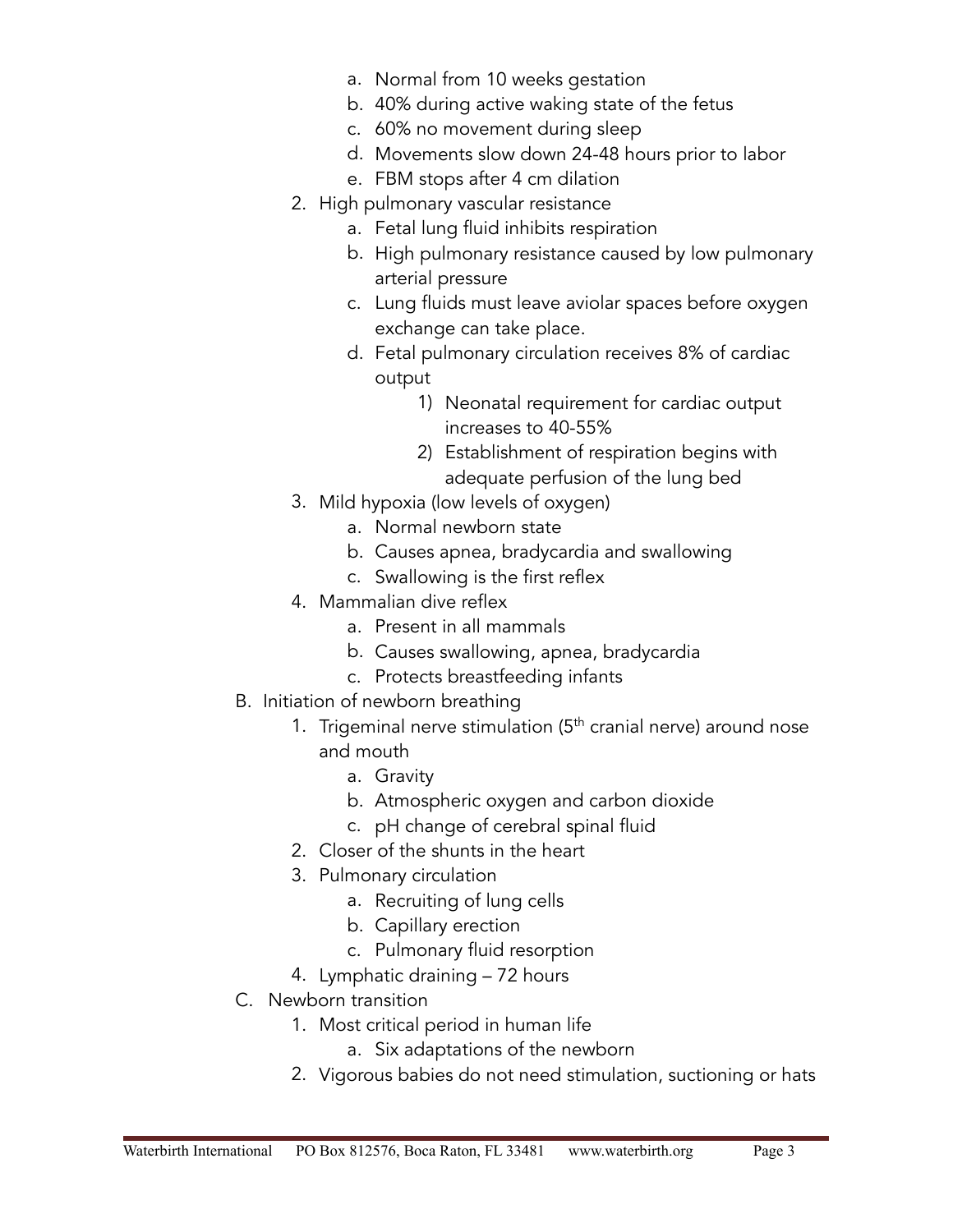- a. Babies born in water transition similarly to babies born in breech positions
- D. Apgar scoring after waterbirth
	- 1. Watch for swimming motions and movement
	- 2. Eyes open and blinking
	- 3. Swallowing reflex
	- 4. Spitting (fluid ejection) reflex
	- 5. Heterogeneity
	- 6. Severely hypoxic babies are severely depressed
- E. Resuscitation of newborns after waterbirth
	- 1. Leave the cord intact
	- 2. Use tray or mother holding newborn
	- 3. Keep baby warm
	- 4. Can bag on mother's chest
	- 5. Maintain open airway
	- 6. BASICS trolley Beside Assessment, Stabilization & Initial Cardiorespiratory Support
- F. Placental transfusion optimal cord clamping
	- 1. 40% increase in blood volume
	- 2. Increase in red blood cells raises O2 level in the blood.
	- 3. Stimulation of respiratory centers in the brain
	- 4. Nutrient rich 35 mg Iron
	- 5. Compromised by early cord clamping and cutting
- III. Third stage management in the water
	- A. Physiologic management
	- B. Active management
	- C. Assessing blood loss
		- 1. Color, density, timing of occurrence
		- 2. Maternal physical assessment
		- 3. Don't wait when in doubt, get out
	- D. Nuchal cord
		- 1. Tears
		- 2. Rupture/avulsion
		- 3. Slow emergence don't rush
		- 4. Reduce or unravel in the water
		- 5. Somersault maneuver
- IV. Why does a bath work so well? A physiology review
	- A. When to enter the bath response to immersion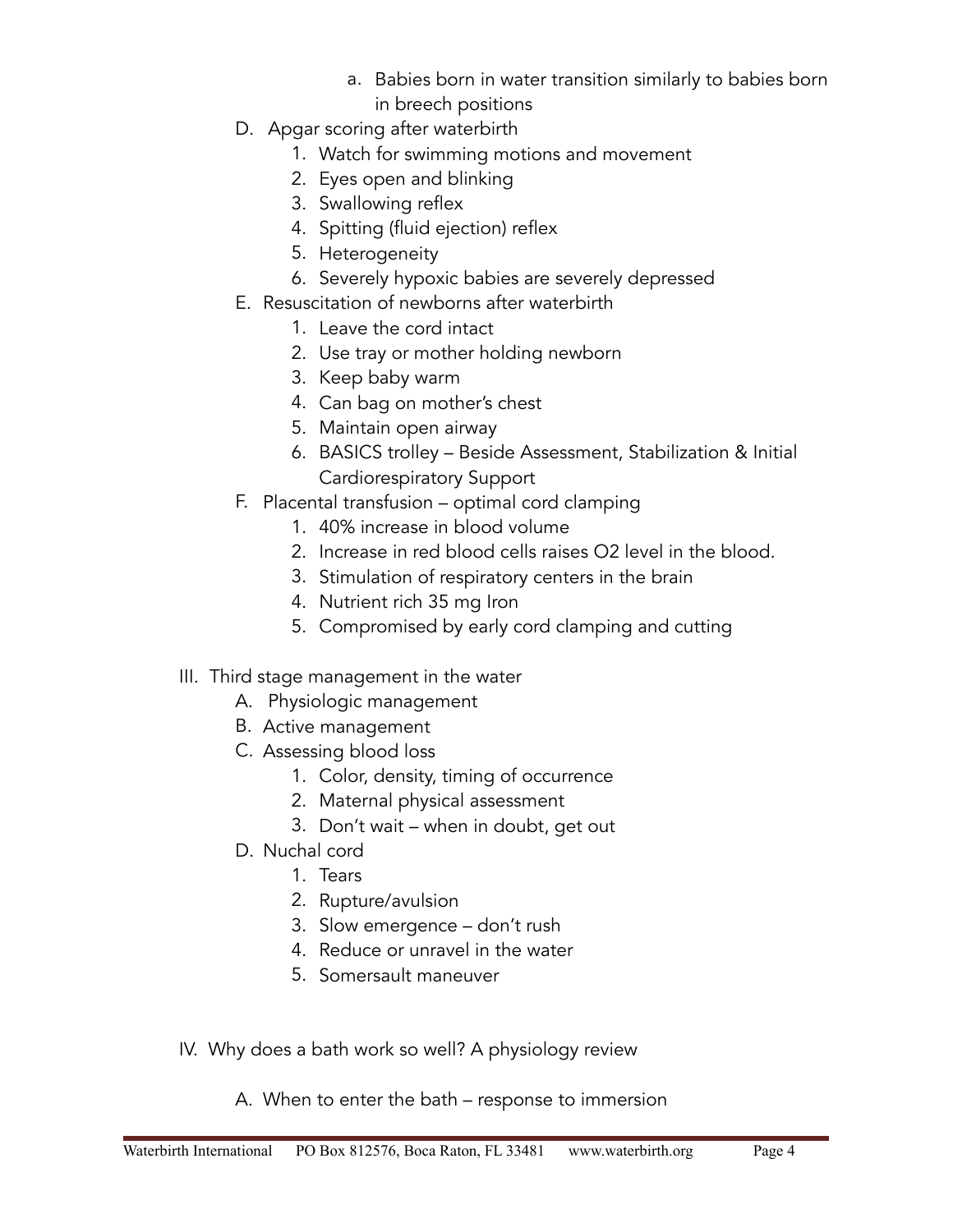- 1. Relief
- 2. 90 minutes to 2 hours
- B. Archimedes Principle
	- 1. Oxytocin/Vasopressin balance
	- 2. Decrease in catecholamine/increase in dopamine
	- 3. Specialized heart cells release of ANP
	- 4. Blood pressure reduction
	- 5. How long does effect last?
- C. Cluett Study 99 women
- V. Birth in water Integrating into maternity care
	- A. Complexities of care does water enhance normality?
	- B. Routine Clinical practices
		- 1. Auscultation
		- 2. Water temperature guidelines
		- 3. Fluids and eating
		- 4. Provider concerns
	- B. Considering contraindications
		- 1. Infection issues
		- 2. GBS
		- 3. Partners in the pool
		- 4. BMI issues
		- 5. VBAC (WBAC)
		- 6. Augmentation/Induction
		- 7. Complex needs breech/twin
	- D. Facilitating second stage in the water
	- F. Baths increase the distribution of ecstatic hormones
		- 1. Prostaglandins
		- 2. Oxytocin
		- 3. Beta Endorphins
		- 4. Prolactin

- VI. Primitive reflexes and normal delay of the shoulders in second stage A. Expression of four fetal reflexes
	- 1. Asymmetric Tonic Neck Reflex
	- 2. Gallant Reflex
	- 3. Perez Reflex
	- 4. Placing Reflex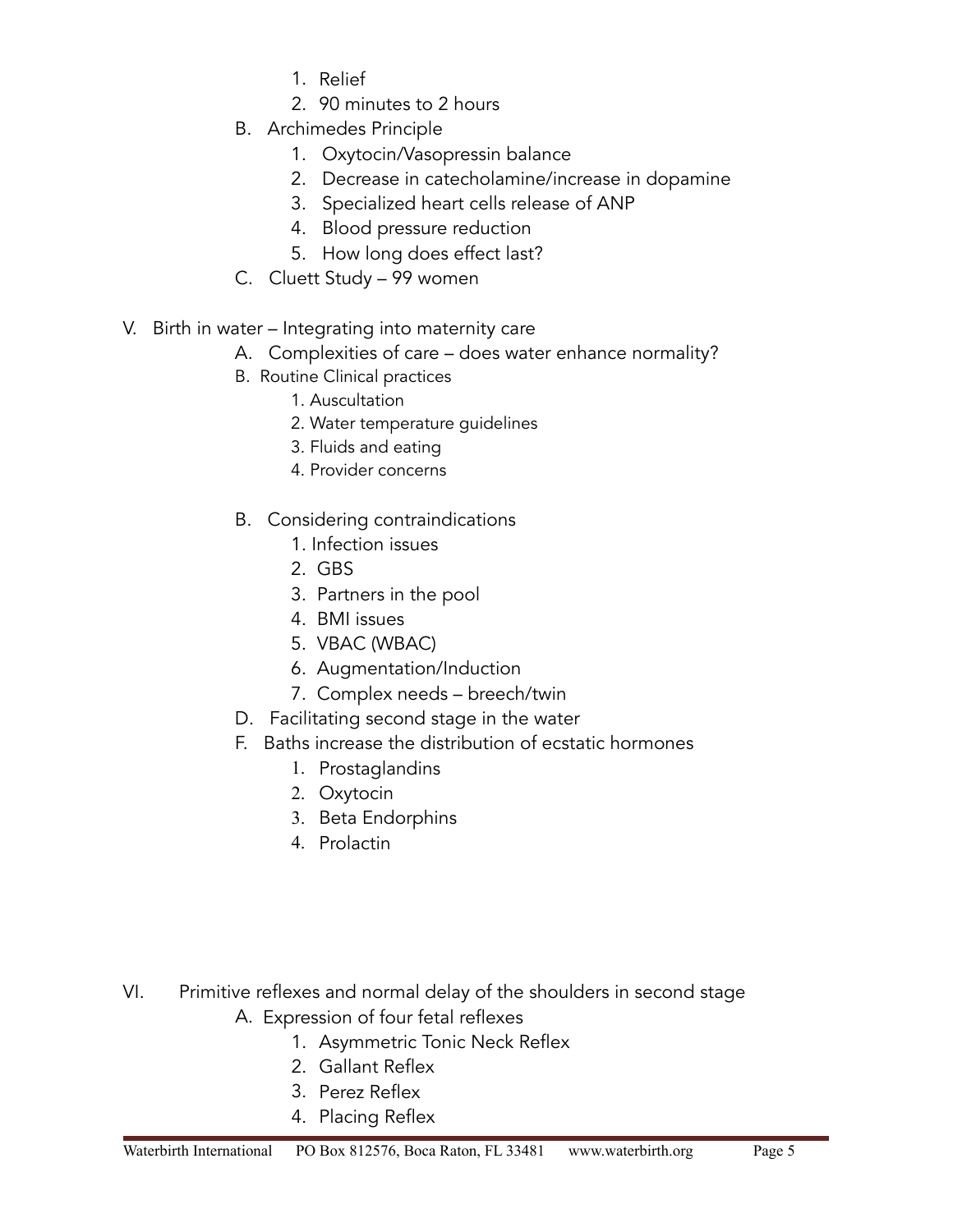- B. Shoulder Dystocia prevention
	- 1. Upright posture
	- 2. Positions to open the pelvic outlet
	- 3. Letting sound out no forced pushing
	- 3. 30 30 30 rule
		- a. 30 seconds of observation
		- b. 30 seconds of positional therapy
		- c. 30 seconds of different positional therapy
		- d. When to leave the tub
		- e. Should dystocia maneuvers
	- 4. Demonstration and practice
- C. Hands off versus delivering baby
	- 1. Signs of descent
		- a. Hump on the back
		- b. Station more important than dilation
		- c. Sounds
		- d. Sudden movement
		- e. Dilated pupils
		- f. Maternal cues
		- g. Be the quiet observer
	- 2. Vaginal exam through the water
		- a. Advantages/disadvantages
		- b. Alternative postions
		- c. Demonstration and practice
- D. Preventing Perineal Trauma
	- 1. Mother guided pushing
	- 2. Upright postures
	- 3. Letting the sound out
	- 4. As above so below
	- 5. Patience
- E. Emergency evacuation procedure
	- 1. Bed beside the tub
	- 2. Use the Silvalea Rescue Net

### VII. Prevention of Infection

- A. Microbiology of mother/baby/provider
	- 1.Testing the water quality
	- 2. Treating or filtering water
	- 3. Common sense guidelines
	- 4. Universal prevention practices
- B. What might contaminate the water?
- C. Types of infection
	- 1. Cleaning protocols